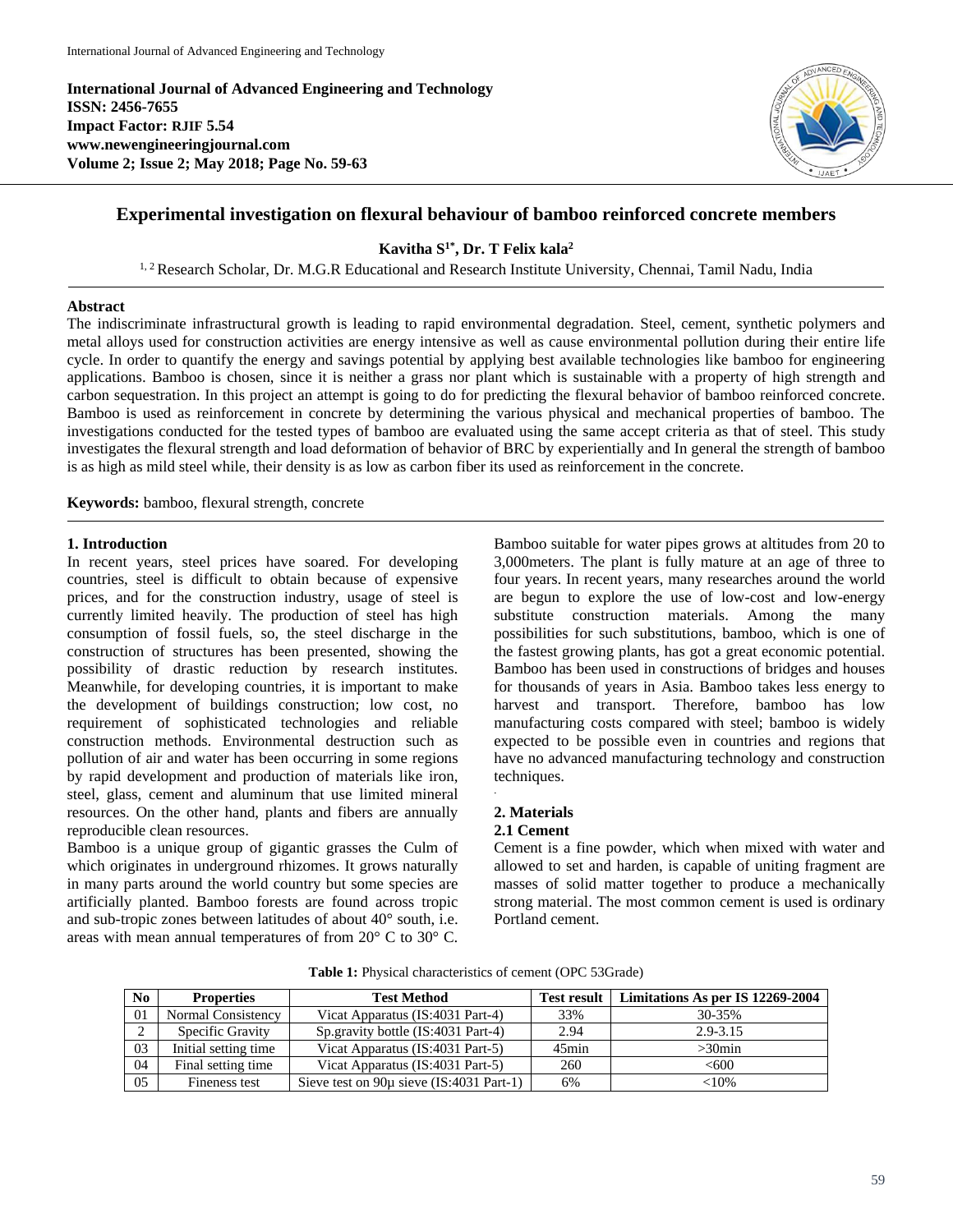### **2.2 Fine aggregate**

Locally available free of debris and nearly river bed sand is used as fine aggregate Natural river sand conforming to IS-383 Zone2, having specific gravity 2.59

| N <sub>0</sub> | <b>Physical Properties</b> | <b>Result</b> | Code of reference     |
|----------------|----------------------------|---------------|-----------------------|
| 01             | Specific Gravity           | 2.5           | IS 2386 -1963(Part 3) |
| 02             | Fineness Modulus           | 2.81          | IS 383 -1970          |
| 03             | <b>Bulking</b>             | 10%           | IS 2386-1963(Part 3)  |

**Table 2:** Physical characteristics of fine aggregates

#### **2.3 Coarse aggregate**

Coarse aggregate is the aggregate having size greater than 4.75mm. The crushed aggregates used were 20mm nominal maximum size and are tested as per IS results are within the permissible limit.

| Table 3: Physical characteristics of Coarse aggregates |  |  |  |
|--------------------------------------------------------|--|--|--|
|--------------------------------------------------------|--|--|--|

| No             | <b>Physical Properties</b> | <b>Result</b> | Code of reference    |
|----------------|----------------------------|---------------|----------------------|
| 01             | Specific gravity           | 2.68          | IS 2386-1986(Part 3) |
| 02             | Water absorption           | 0.29%         | IS 2386-1986(Part 3) |
| 0 <sub>3</sub> | <b>Impact Value</b>        | 14.31%        | IS 2386-1986(Part 3) |
| 04             | Los Angles abrasion        | 29%           | IS 2386-1986(Part 3) |
| 0.5            | Flakiness index            | 14.06%        | IS 2386-1986(Part 3) |
| 06             | Elongation Index           | 62.4%         | IS 2386-1986(Part 3) |

#### **2.4 Water**

Combining water with cementations materials forms a cement paste by the process of hydration. The cement paste glues the aggregate together, fills voids within it, and makes it flow more freely as per IS:456-2000.

#### **2.5 Mineral Admixture**

GGBS has been well known ground granulated blast-furnace slag can increase the abilities to prevent water penetration. It can improve the durability of concrete structures. The use of GGBS for concrete material contributes to the saving the natural resources and energy in cement manufacturing process and to reducing CO2 emissions and environment impact.

| S. No. | <b>Chemical constituents</b> | In Percentage |
|--------|------------------------------|---------------|
|        | Sio <sub>2</sub>             | 39.18         |
|        | Al <sub>203</sub>            | 10.18         |
|        | Fe <sub>2O3</sub>            | 2.02          |
|        | Cao                          | 32.82         |
|        | Mgo                          | 8.52          |
|        | Na <sub>20</sub>             | 1.14          |
|        | $K_{20}$                     | በ 3           |

**Table 4:** Chemical constituents of GGBS

#### **2.6 Bamboo**

The bamboos are evergreen perennial flowering plants in the sub family Bambusoideae of the grass family Poaceae. In bamboo, as in other grasses, the intermodal regions of the stem are usually hallow and the vascular bundles in the cross section are scattered throughout the stem instead of in a cylindrical arrangement. The dicotyledonous woody xylem is also absent. The absence of secondary growth wood causes the stems of monocots, including the palms and large bamboos, to be columnar rather than tapering.



**Fig 1:** Species of bamboo

### **3. Experimental Investigations 3.1 Test on Bamboo**

A tensile test, also known as tension test, is probably the most fundamental type of mechanical test you can perform on material. Tensile tests are simple, relatively inexpensive, and fully standardized. As the material is being pulled, you will find its strength along with how much it elongate. In order to conduct the tensile tests will, it was necessary to prepare the bamboo samples. First, the samples were cut to the proper size and shape. The length of the samples was largely determined by the distance between the nodes. Most of the samples tested were between 9 and 12 inch (229 and 305 mm) long. So we have taken 9 inches (230mm) sized specimen bamboo strips. The widths of the samples were reduced since some of the original samples were too strong to be broken. The thickness, along with the width, differed between the samples because Bamboo is a natural material whose physical properties vary. For this reason a careful dimensioning of the sample was done before testing the bamboo.



**Fig 2:** Bamboo Specimen

**Table 5:** Tensile Test Result of Bamboo Specimen

|                |      |                        |   |        | SpecimenDiameter Area LoadTensile Strength Average Tensile |
|----------------|------|------------------------|---|--------|------------------------------------------------------------|
| N <sub>0</sub> | (mm) | (mm <sup>2</sup> )(KN) |   | (MPa)  | <b>Strength (MPa)</b>                                      |
| 0 <sub>1</sub> |      | 50.27 5.75             |   | 114.38 |                                                            |
| 02             | 8    | 50.27                  | 6 | 119.36 | 116.70                                                     |
| 03             | 8    | 50.27 5.85             |   | 116.37 |                                                            |
| 04             | 12   | 113.09 8.56            |   | 75.70  |                                                            |
| 05             | 12   | 113.09 8.15            |   | 72.07  | 73.95                                                      |
| 06             | 12   | 113.09 8.38            |   | 74.10  |                                                            |

#### **3.2 Mix Proportion**

| Fine aggregate<br>ent) |    | rse aggregate |  |
|------------------------|----|---------------|--|
|                        | u٠ | $\epsilon$    |  |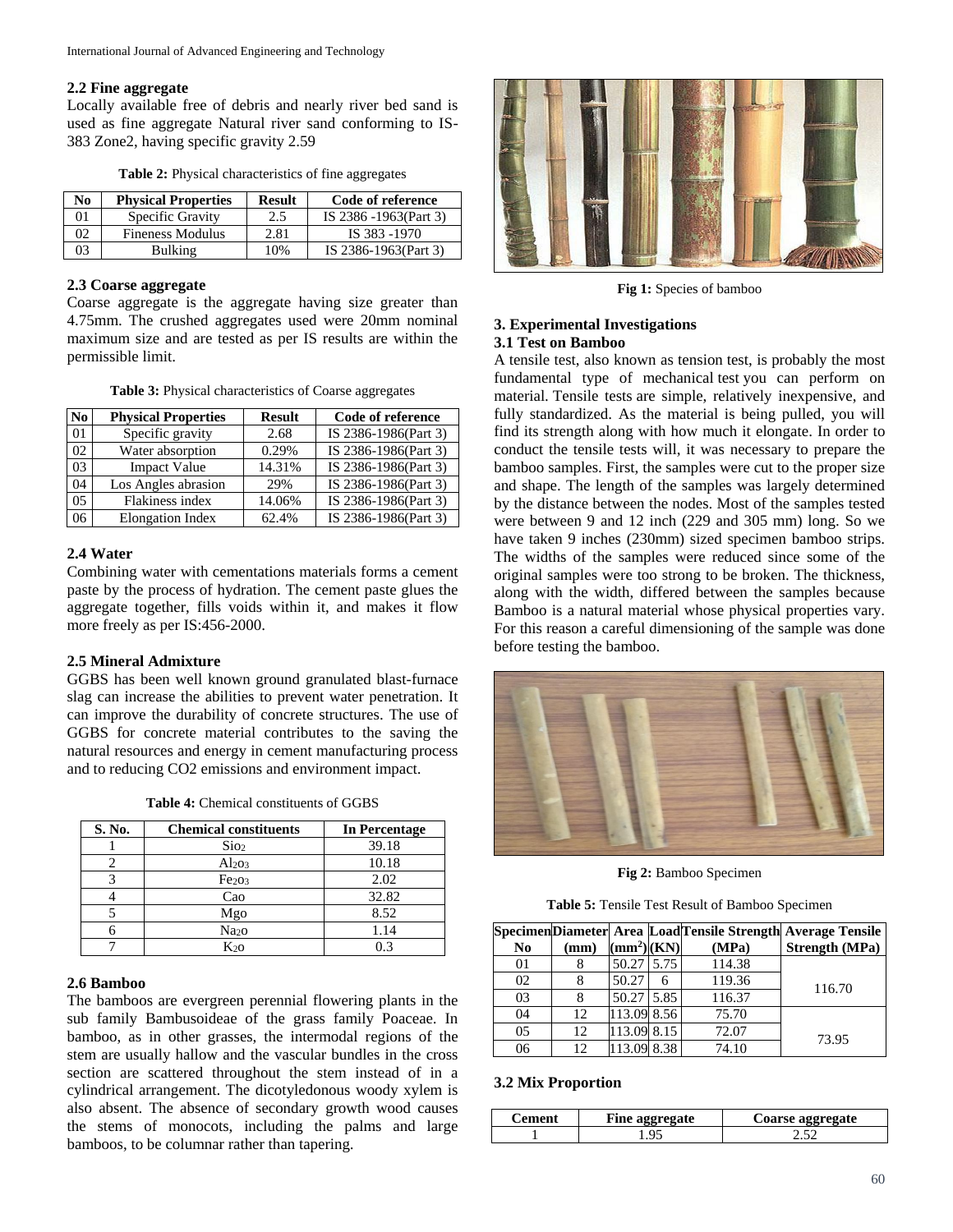# **3.3 Test on Fresh concrete**

The slump test is carried out as per the guidelines given by IS: 1199-1959. The test is carried out using a metal mould in the shape of frustum known as slump cone. It is open at both end has attached handles The tool typically has an internal diameter of 100 mm at the top and of 200 mm at the bottom with a height of 300 mm.

**Table 6:** Slump Test Values on Fresh Concrete

| Water/Cement ratio | Slump in mm |
|--------------------|-------------|
|                    |             |

# **3.4 Flexural Strength Test**

Flexure tests are performed to find out the flexural modulus or flexural strength of a material. The flexural strength represents the highest stress experienced within the material at its moment of rupture. The modulus of rupture is determined from the moment at failure as

$$
Fr = pl/bd^2
$$

Where

 $p = max.load (kg)$ 

 $l =$  supported length (cm)

 $b = width of specimen (cm)$ 

 $d =$  failure point depth (cm)

Flexural strength test of Plain concrete beam, Steel reinforcement concrete beam and Bamboo reinforcement beam members of 200x200x800mm was done. A concrete beam member was placed and tested at 7, 14 and 28 days using UTM.



**Fig 3:** Dimensions of Sample Beam



**Fig 4:** Bar bending of Steel for Reinforcement



**Fig 5:** Formwork of Beam mould



**Fig 6:** Bar bending of Bamboo for Reinforcement



**Fig 7:** Casting of Steel Reinforced Concrete Beam (200<sup>×</sup>200<sup>×</sup>800) mm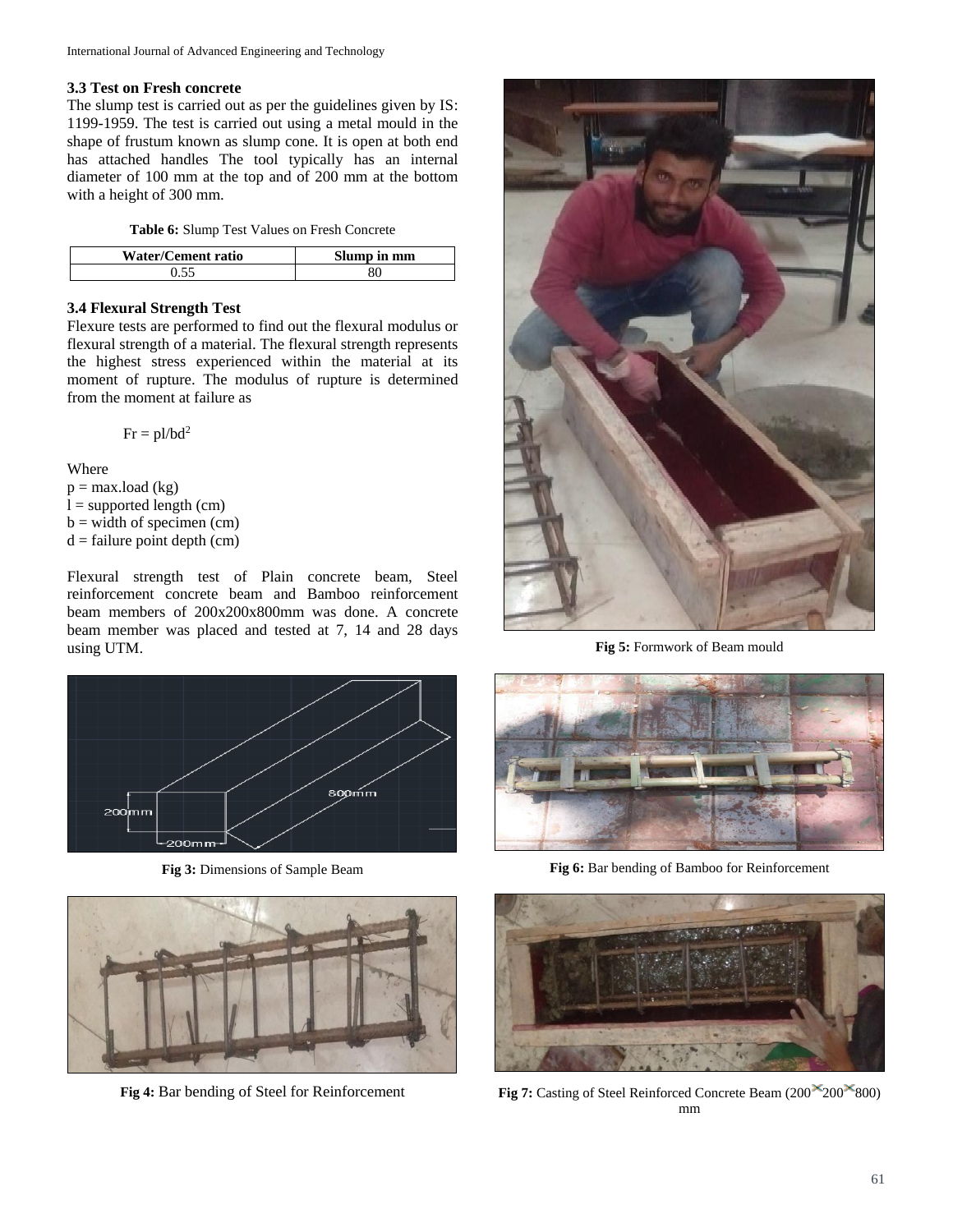

**Fig 8:** Casting of Bamboo Reinforced Concreteeam (200<sup>×</sup>200<sup>×</sup>800) mm



The beam was carefully placed under the testing machine and supports were placed at the measured location of 125 mm inside from each end. Dial gauges are also provided at midspan to calculate the deflection. After placing the beam,



**Fig 9:** Curing Of Specimens **Fig 10:** Placing of Beam in UTM Machine

one point loading at the midspan of the beam was applied gradually by controlled pumping unit. The deflection of the beam at midspan was measured at regular interval of loading.

**Table 7:** Flexural Strength Value of Plain Concrete Beam

|    | No of Davs   Trail 1 Load in KN   Trail 2 Load in KN |       | Trail 3 Load in KN | Average Load in KN | <b>Flexural Strength in N/mm</b> |
|----|------------------------------------------------------|-------|--------------------|--------------------|----------------------------------|
|    |                                                      | 19.35 | 20.15              | 19.16              | 1.92                             |
|    | 28.12                                                | 29.20 | 29.89              | 29.07              | 2.91                             |
| 28 | 50.54                                                | 49.38 | 51.76              | 50.56              | 5.06                             |



**Fig 11:** Variation of Flexural strength with respect to No of days (Plain Concrete Beam)

**Table 8:** Flexuaral Strength Value of Steel Reinforced Concrete Beam

| No of<br>Days | Trail 1<br>Load in<br>ΚN | <b>Trail 2</b><br>Load in<br>КN | Trail 3<br>Load in<br>КN | Average<br>Load in<br>KN | <b>Flexural</b><br><b>Strength</b><br>in N/mm |
|---------------|--------------------------|---------------------------------|--------------------------|--------------------------|-----------------------------------------------|
|               | 30.26                    | 30.49                           | 31.20                    | 30.65                    | 3.06                                          |
| 14            | 42.26                    | 42.75                           | 40.06                    | 41.69                    | 4.17                                          |
| 28            | 62.64                    | 65.30                           | 65.87                    | 64.60                    | 6.64                                          |



**Fig 12:** Variation of Flexural strength with respect to No of days (Steel Reinforced Concrete Beam)

**Table 12:** Flexural Strength Value of Bamboo Reinforced Concrete Beam

| No of<br>Days | Trail 1<br>Load in<br>ΚN | Trail 2<br>Load in<br>KN | Trail 3<br>Load in<br>KN | Average<br>Load in<br>KN | <b>Flexural</b><br><b>Strength</b><br>in N/mm |
|---------------|--------------------------|--------------------------|--------------------------|--------------------------|-----------------------------------------------|
|               | 65.70                    | 66.10                    | 66.56                    | 66.12                    | 6.61                                          |
| 14            | 79.19                    | 79.45                    | 81.03                    | 79.89                    | 7.79                                          |
| 28            | 112.60                   | 112.98                   | 113.85                   | 113.14                   | 11.31                                         |